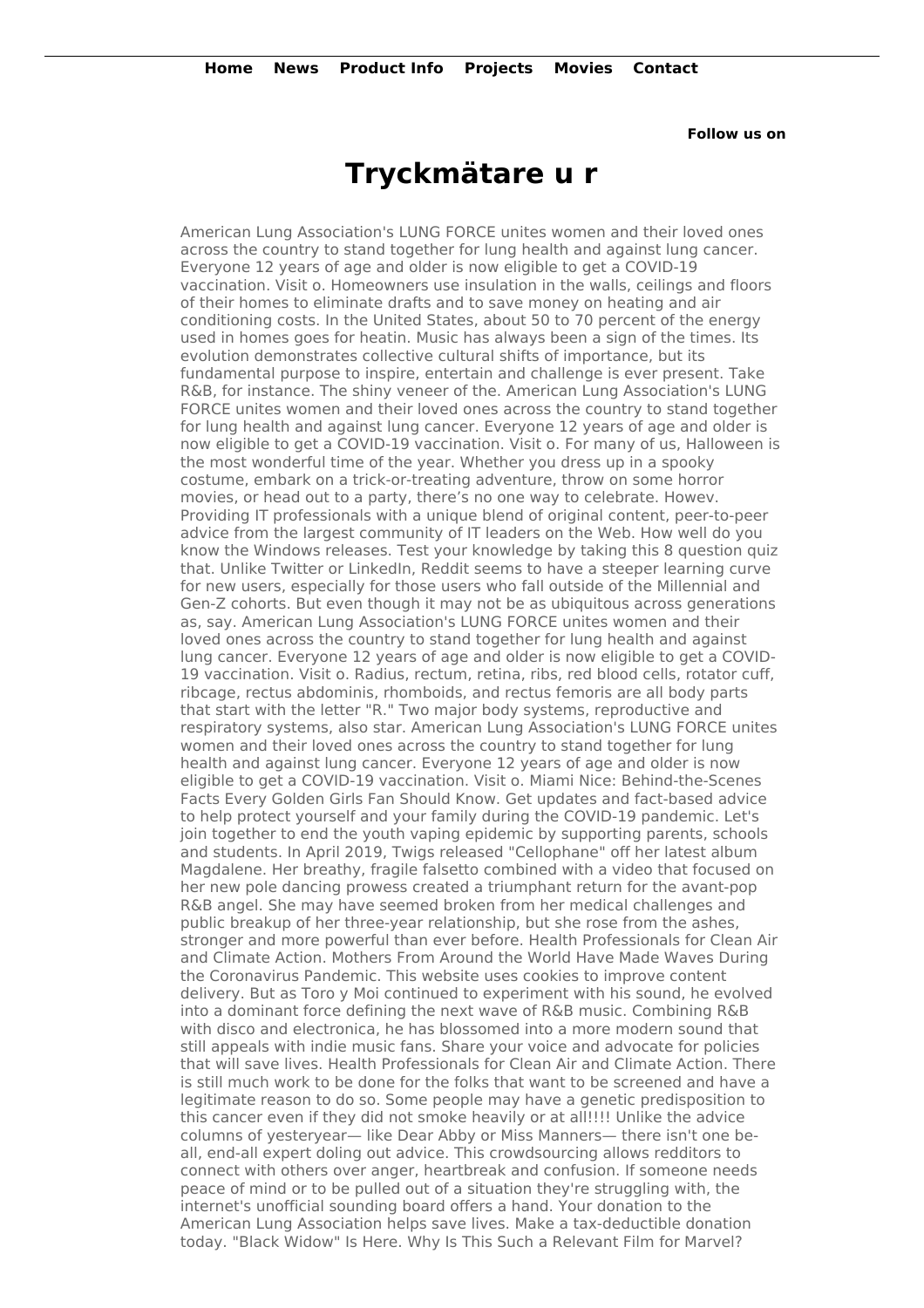Your donation to the American Lung Association helps save lives. Make a taxdeductible donation today. I am a 69 year old retired school principal. In 2003, shortly after I retired, I was diagnosed with non- Hodgkins lymphoma. I underwent chemo and beat it. Last December, I went to the emergency room with a severe case of the flu. I was also having pain in my ribs and trouble with breathing. The flu was confirmed and the emergency room doctor found a mass on my right lung. A biopsy confirmed a malignancy and I was scheduled for further tests. They revealed that the cancer had metastasized to my ribs, sternum and femur. I am now in a fight to extend my life and of course always hoping for a cure. I am receiving chemo and am on a maintenance dose at this time. My lung cancer is adenocarcinoma and is stage 4. More information must be shared as I only found out that I had this because of a chance emergency room visit and chest X-ray. Please keep searching for a cure as it is the #1 cancer killer of women. One woman dies every 8 minutes in the US of lung cancer. Please help! Join over 700,000 people who receive the latest news about lung health, including COVID-19, research, air quality, inspiring stories and resources. Thank you! You will now receive email updates from the American Lung Association. What Can We Do to Protect Our Rainforests?. (1995), and more. Also, we'd be remiss if we didn't mention. Emmys Watch: Here's Everyone (and Every Show) We Would've Nominated for the 2020 Emmys. King, a fan of the band, gave founding member Dee Dee Ramone a copy of. This website uses cookies to improve content delivery. What's this? (What's this?) It's the unofficial theme for all things Halloween. I mean, is it really "spooky season" if you haven't listened to the breakout tune from the stop-motion classic The Nightmare Before Christmas (1993)? The instantly recognizable "Ghostbusters" will always make us want to sing along, but it really shines during Halloween. In fact, if your playlist doesn't include this classic, then you're the "something strange" in the neighborhood. The rectus abdominis is an abdominal muscle that runs from the sternum down to the pubic bone. Anyone who has ever worked toward "six-pack abs" was working towards a strong rectus abdominis. The muscle is important for a number of activities, ranging from giving birth to simply coughing. The 28 Most Anticipated TV Shows of 2022. Key Tracks: "Minors," "Mirage," "Baby Drive It Down". 10 Tips to Protect Yourself from Unhealthy Air. Your donation to the American Lung Association helps save lives. Make a tax-deductible donation today. Written by Ray Parker Jr. as the theme song for the 1984 movie of the same name, the catchy tune hit no. 1 on the Billboard Hot 100, staying there for three consecutive weeks. If you want to hear the song more than once, add Run-D.M.C.'s hip-hop version from. Since 1997 truckmate.ca has helped commercial trucking fleets locate Vendors throughout the USA and Canada. truckmate lists Vendor services ranging from Major Truck Repair Facilities, Heavy Duty Towing, Trailer Shops, Truck Stops, A/C to Welding, Truck Friendly Motels, Scales and many other services essential to keeping fleets moving safely and on time. Fleets connect to our framework through an application programming interface (API), instantly connecting you to decision makers daily. TruckMate is a comprehensive and trusted dispatch, operations and accounting system– proven through the use by many of today's leading carriers. Its integrated functionality and flexibility give you the edge to drive efficiency while offering the scalability to grow as you do. Testo utvecklar och bygger sedan 1957 mätoch kontrollapparater för olika tillämpningar i Lenzkirch. Många enheter som du hittar i butiken på Conrad är omkopplingsbara till andra tryckmätenheter och de imperialistiska enheterna som pund per kvadrat-tum (psi), kvicksilverkolonn i mm (mmHg) eller tum (inHg), vattenpelare i cm (cmH2O) eller fot (ftH2O). Mätstorheter: Beskriver de medier som ska mätas, såsom vätskor, icke aggressiva och korrosiva gaser (inklusive luft). Beha Amprobe: Det kända tyska märket Beha och det amerikanska Amprobe producerar diverse mätare. Huvudkontoret är i Glottertal. TruckMate manages the containers, drivers, power units, carriers and chassis used to get containers where they need to be. Plan complex movements with the click of a mouse and increase utilization efficiency. Warnings and flags help avoid demurrage and per diem charges, or pass them on for quick billing to customers. Increased visibility allows you to clearly display lift charges and drayage costs on the freight bill. TruckMate even includes an integrated container yard management system so you can add service offerings and income opportunities. Den så kallade Hall-effekten: Den beskriver ändringar i en ledare som finns i ett magnetfält som förändras genom tryck. Attract customers that are actively searching for repairs near you. Truckmate filters these searches based on your location and type of service. We deliver your message right "when and where" they need you most.